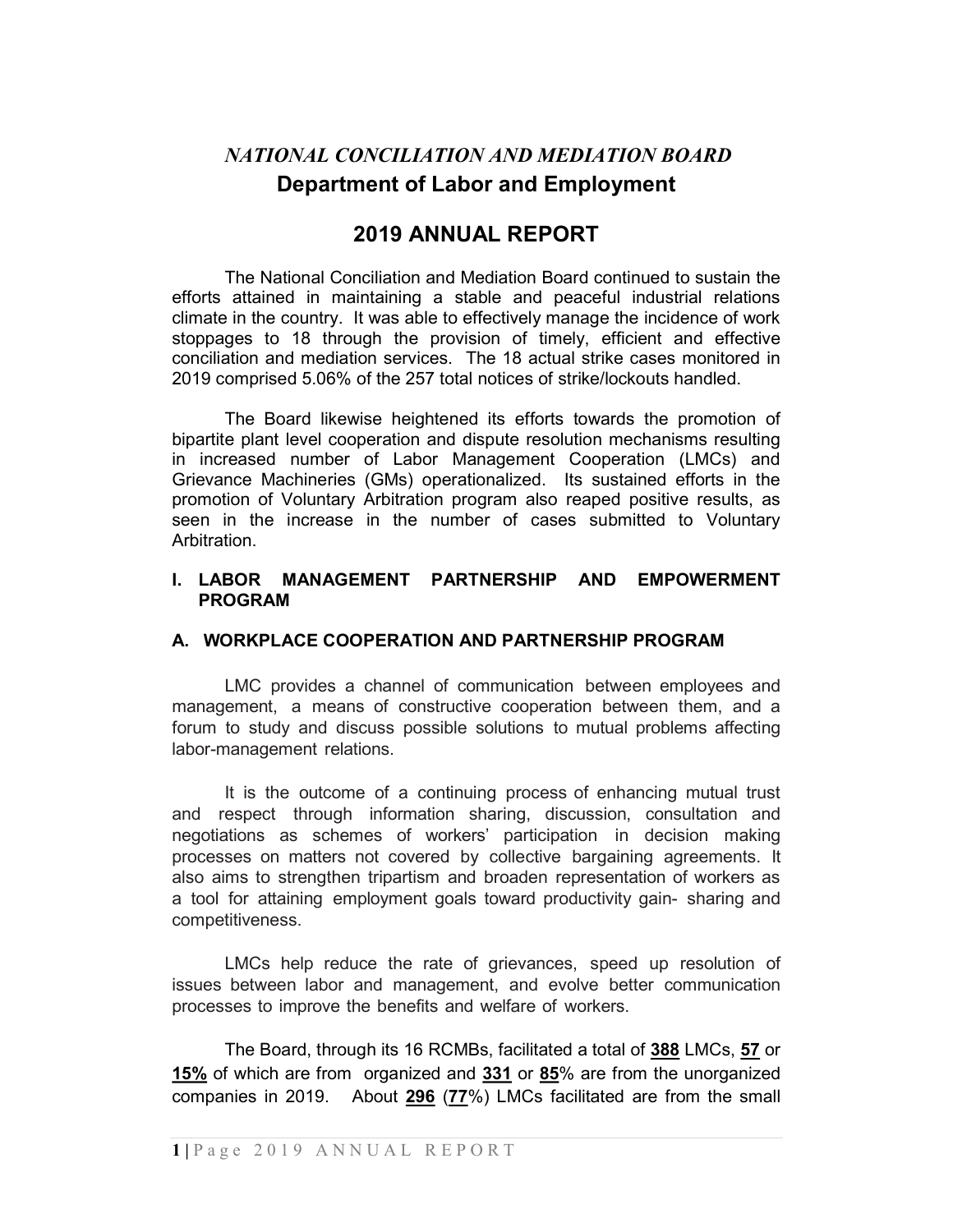and medium enterprises (SMEs), and 86 (23%) LMCs from the large enterprises.

As of December 31, 2019, there were about 3,941 existing LMCs (1,572 in organized and 2,369 in unorganized companies) in 3,741 companies nationwide. As to the employment size, 1,688 are Small; 913 are Medium; and 1,140 are Large establishments.

In terms of sustaining LMC mechanism, the Board, through its RCMBs, conducted various plant-level and area-wide enhancement activities to existing LMCs. It was participated in by about 7,075 labor and management representatives, 52% (3,689) of which are males, and 48% (3,386) are females. As of December 31, 2019, 1.829 existing LMCs are enhanced, wherein **796** LMCs are from the organized, and **1,033** LMCs are from the unorganized companies nationwide.

Of the total 382 newly facilitated LMCs, 176 LMCs are facilitated through the Convergence Program, of which:

- 110 LMCs in companies with existing productivity programs;
- 165 LMCs in companies with existing occupational safety and health (OSH) programs; and
- **101** LMCs in companies with existing family welfare programs (FWP).

Further, through the Convergence Program, about 1,136 existing LMCs are enhanced through the interventions of the different DOLE offices, to wit:

- 591 LMCs enhanced on productivity programs through the intervention of the National Wages and Productivity Commission (NWPC) or its Regional Tripartite Wages and Productivity Boards (RTWPBs);
- 849 LMCs enhanced on OSH and employees compensation (EC) programs through the intervention of Occupational Safety and Health Center (OSHC) or its Regional Extension Units (OSHC-REUs) and Employees Compensation Commission (ECC); and
- 742 LMCs enhanced on FWP through the intervention of Bureau of Workers with Special Concerns (BWSC), through the DOLE-Regional Offices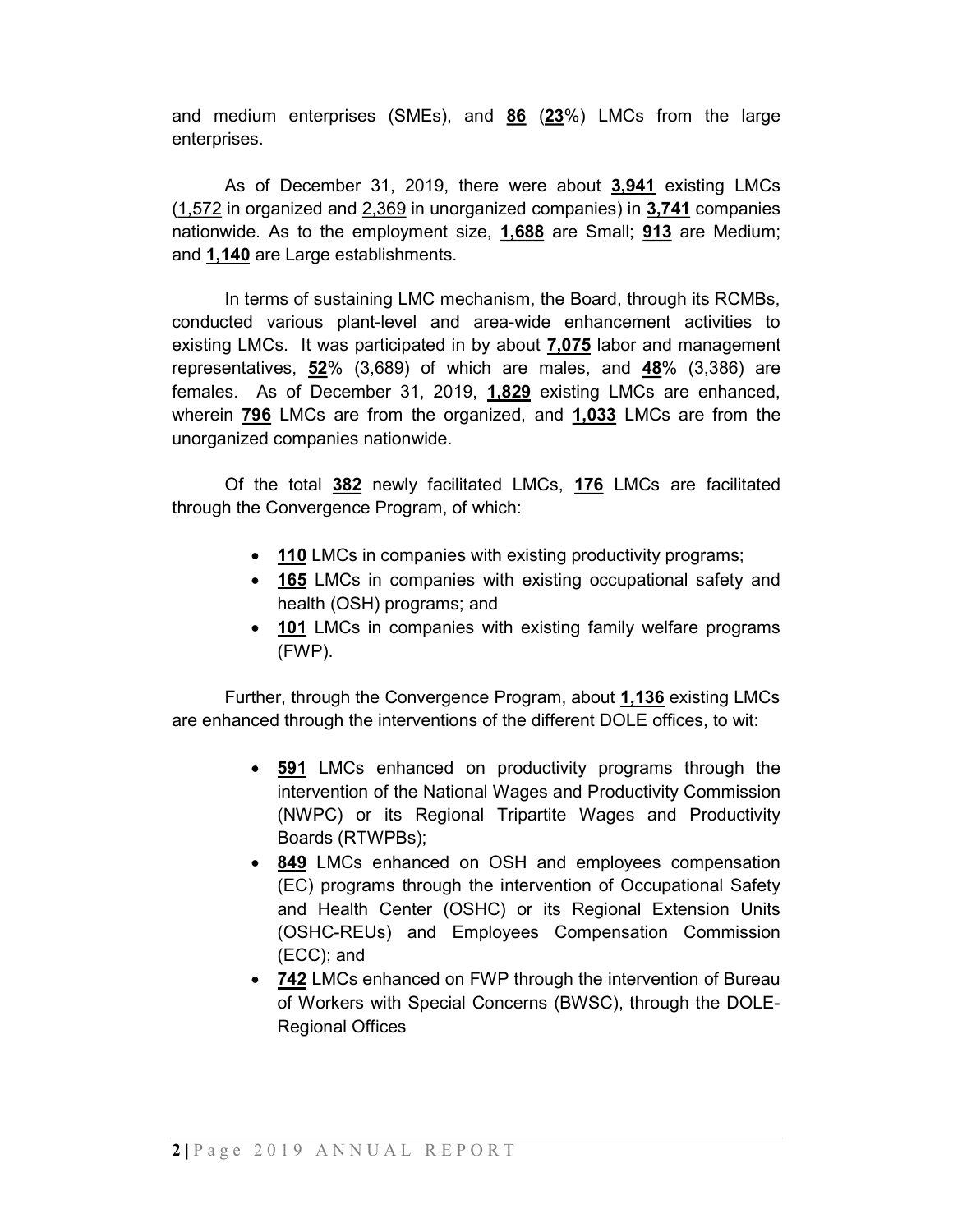#### B. WORKPLACE DISPUTE PREVENTION AND SETTLEMENT (GRIEVANCE MACHINERY)

NCMB promotes grievance machineries to pursue the policy of minimal government intervention in labor disputes through bipartite plant-level dispute resolution mechanisms that aim to leave the resolution of workplace conflicts to the parties themselves. Unresolved conflicts are elevated to voluntary arbitration.

In pursuit of this policy, the Board conducts area-wide seminars and skills training on grievance handling, conflict management and joint problem solving processes to help labor and management settle grievances between themselves without government or third party assistance. These seminars and skills training are also geared towards the operationalization (in organized establishments) and institutionalization (in unorganized companies) of grievance machinery that will process employee grievances at the shop floor.

The program aims to strengthen tripartism and broaden representation of workers as a tool for attaining employment goals toward productivity gainsharing and competitiveness.

It also promotes the primacy of collective bargaining and negotiation in the settlement of disputes through the grievance machinery in organized and unorganized establishments.

The promotion of grievance handling at the workplace has made grievance machineries functional allowing labor disputes to be addressed at the plant level.

In 2019, the Board was able to operationalize 69 and institutionalize 311 GMs, this is 106% of the 357 GMs targeted for the year. It also strengthened 1,829 GMs. As of December 31, 2019, 4,225 grievance machineries are existing (1,883 in organized establishments and 2,342 in unorganized establishments) nationwide.

#### SEARCH FOR OUTSTANDING LMC FOR INDUSTRIAL PEACE AND SEARCH FOR OUTSTANDING GRIEVANCE MACHINERY FOR INDUSTRIAL PEACE

The Board continuously benchmark on the country's practices in addressing workplace issues and concerns to explore which practices work best from the preventive and proactive approaches. A fitting culmination of this activity is the best practices awards the Board presents every two years, namely: "Search for Outstanding LMC for Industrial Peace" and "Search for Outstanding Grievance Machinery for Industrial Peace". This year, the two Searches were officially launched at the Hotel Jen, Pasay City on 28 March 2019.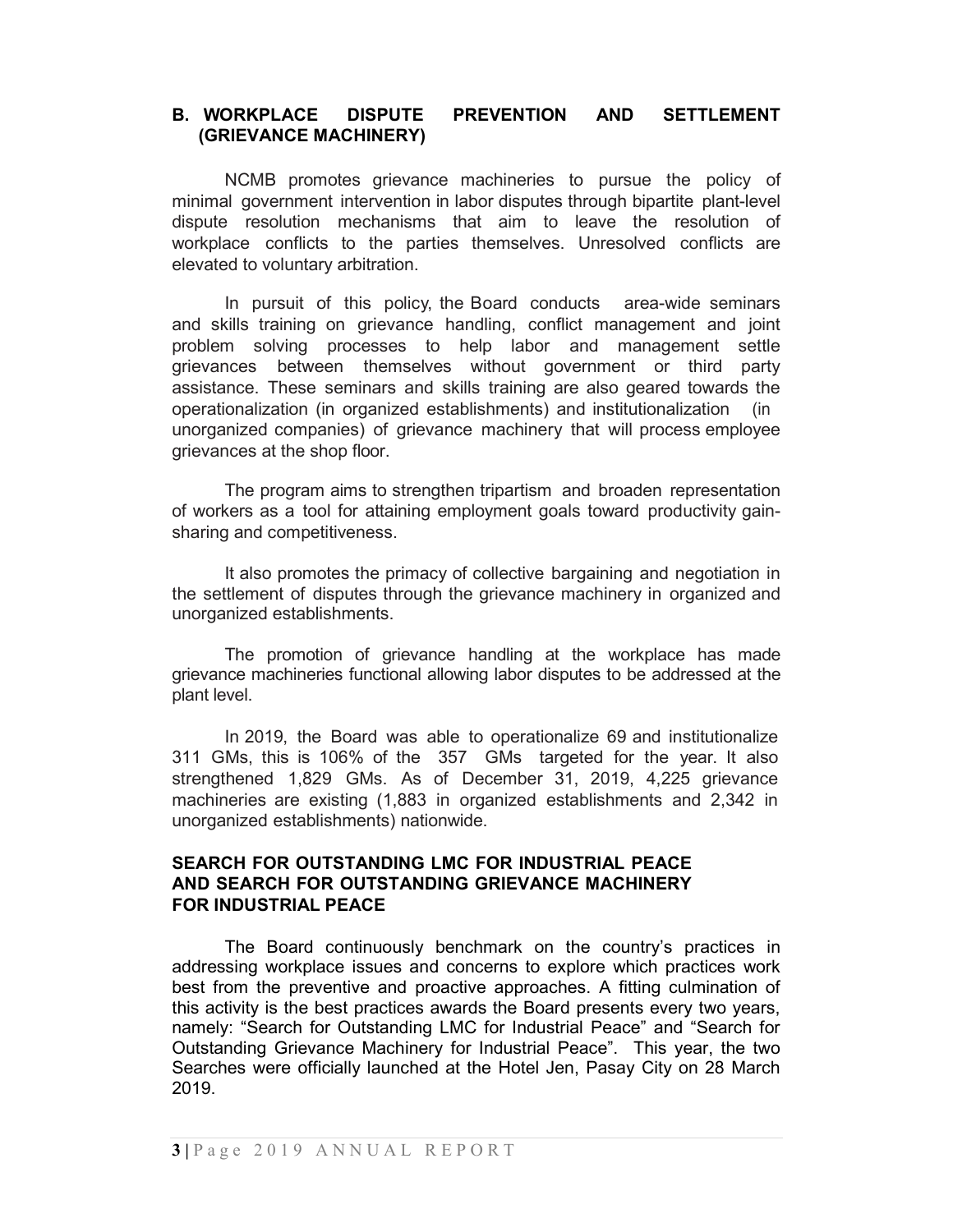The Search for Outstanding LMC for Industrial Peace is an award and recognition program of the NCMB given biennially to existing Labor-Management Cooperation Committees/Councils, both from the organized and unorganized companies. The award is in line with the Board's thrust in promoting industrial peace and harmonious labor-management relations through workplace cooperation and partnership mechanisms. It aims to recognize outstanding LMC programs and practices, which have resulted to enhanced labor-management relations, workers' job satisfaction, company's efficiency, productivity competitiveness, and sustained economic growth, among positive outcomes.

 The first Outstanding LMC awards were conferred in 1999 during the 2<sup>nd</sup> National Convention on LMC at Grand Men Seng Hotel, Davao City. Since then, the NCMB recognizes the Outstanding LMCs, in conjunction with the holding of the National Convention on LMC, a joint undertaking of the NCMB and the Philippine League of Labor-Management Cooperation Practitioners, Inc. (PHILAMCOP), the national association of labormanagement practitioners in the country.

Most LMCs nominated to this award go beyond being forums for discussion. Champion LMCs become workshops for new ideas, where labor and management teams work together and work smarter. Their joint efforts resulted in higher productivity, enhanced quality of products and services and consequently, improved work life and work conditions.

The maintenance of industrial peace through LMC existing in a workplace is a remarkable contribution in the labor relations front. LMCs help prevent and resolve workplace conflicts/issues, aside from the numerous benefits in productivity and economic growth.

Meanwhile, the Board, in collaboration with the Tripartite Voluntary Arbitration Advisory Council (TVAAC), started the "Search for Best Enterprise-Based Dispute Resolution Practices" in 2013. This was in recognition of the efforts of labor and management in resolving issues at the company level, thereby, contributing greatly in enhancing labor-management relations. The Search was renamed in 2017 as "Search for Outstanding Grievance Machinery for Industrial Peace" for better name recall and to give emphasis on the grievance machinery program of the Board.

The Search, which is now on its  $11<sup>th</sup>$  year, continues to benchmark best practices and success stories on dispute resolution among the organized and unorganized companies. It aims to highlight the contribution of GMs in enhancing labor-management relations towards company efficiency, productivity, competitiveness, and maintenance of industrial peace as a whole.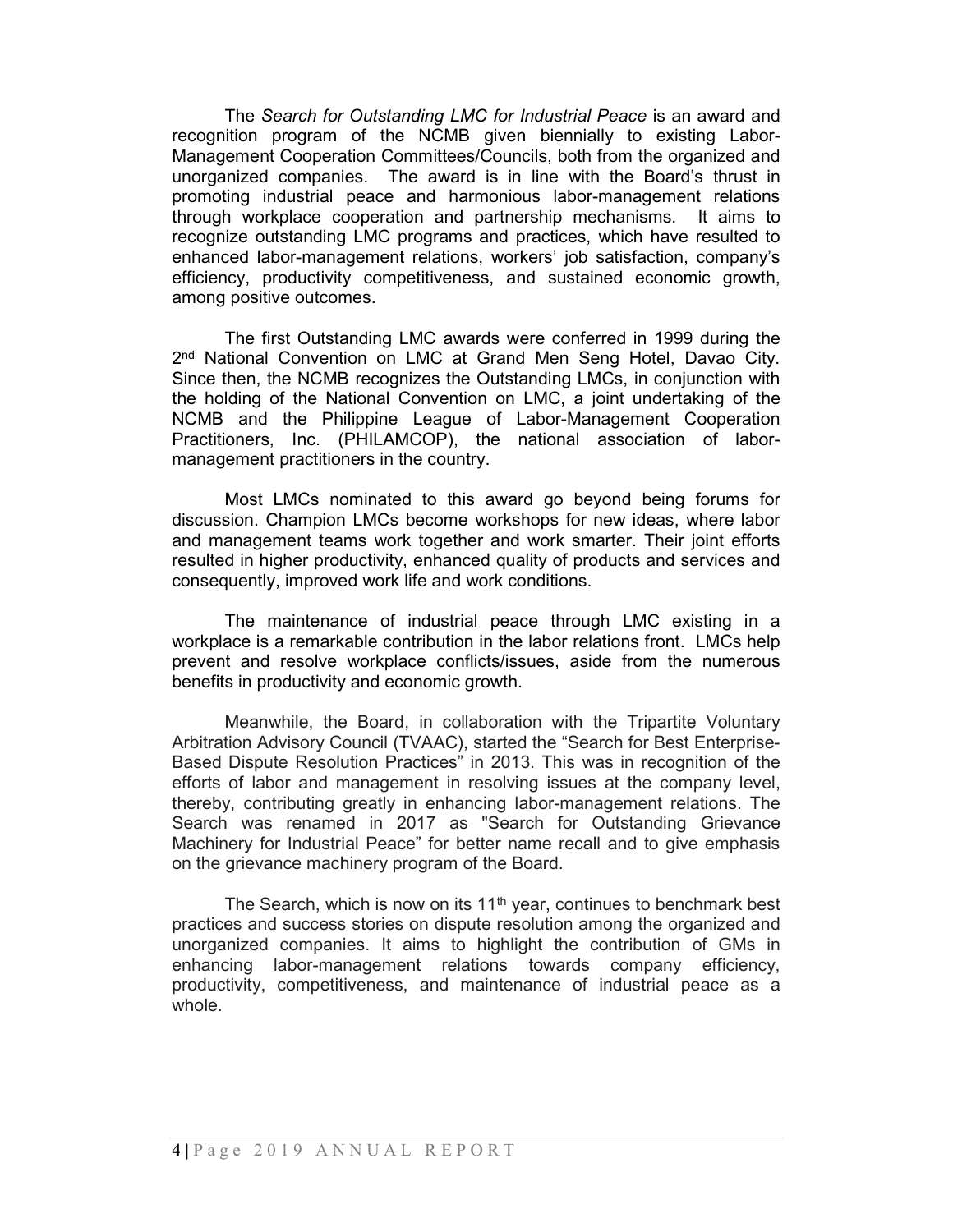The Awarding Ceremony was the highlight of the 12<sup>th</sup> National Convention on Labor-Management Cooperation held at The Atrium, Limketkai Center, Cagayan De Oro City on 20-21 November 2019. The following are the recipients of the 2019 Outstanding LMC and Grievance Machinery for Industrial Peace awards as the special awardees/winners/hall of famer:

| <b>REG</b> | <b>LMC NAME</b>                                                        | <b>COMPANY NAME</b>                                 | <b>AWARD/S</b>                                            |
|------------|------------------------------------------------------------------------|-----------------------------------------------------|-----------------------------------------------------------|
| X          | <b>Nestle CDOF Team</b><br>Council                                     | Nestle Philippines,<br>Inc.                         | 2019<br><b>OUTSTANDING</b><br>LMC                         |
| XI         | Davao Doctors<br>Hospital Labor &<br>Management<br>Cooperation (DMLC)) | Davao Doctors<br>Hospital (Clinica<br>Hilario Inc.) | 2019<br><b>OUTSTANDING</b><br>LMC                         |
| XII        | Dolefil Kaugnay                                                        | Dole Philippines,<br>Inc.                           | 2019<br><b>OUTSTANDING</b><br>LMC;<br><b>HALL OF FAME</b> |

#### 2019 OUTSTANDING LMC FOR INDUSTRIAL PEACE Category: Organized Establishments

#### SPECIAL AWARDEE Category: Organized Establishments

| <b>REG</b> | <b>LMC NAME</b>                                            | <b>COMPANY NAME</b>                                       | <b>AWARD/S</b>                                                      |
|------------|------------------------------------------------------------|-----------------------------------------------------------|---------------------------------------------------------------------|
| Ш          | CAGELCO II Labor<br>Management<br>Organization<br>(CLAMOR) | Cagayan II Electric<br>Cooperative, Inc.                  | Special Award on<br>Enhanced<br>Corporate Viability                 |
| XI         | <b>TADECO Bananeros'</b><br><b>Family Circle</b>           | <b>Tagum Agricultural</b><br>Development<br>Company, Inc. | Special Award on<br><b>Innovative Strategic</b><br>Partnership      |
| XIII       | <b>TMC Labor</b><br><b>Management Council</b>              | <b>Taganito Mining</b><br>Corporation                     | Special Award on<br>Effective<br>Organizational<br><b>Structure</b> |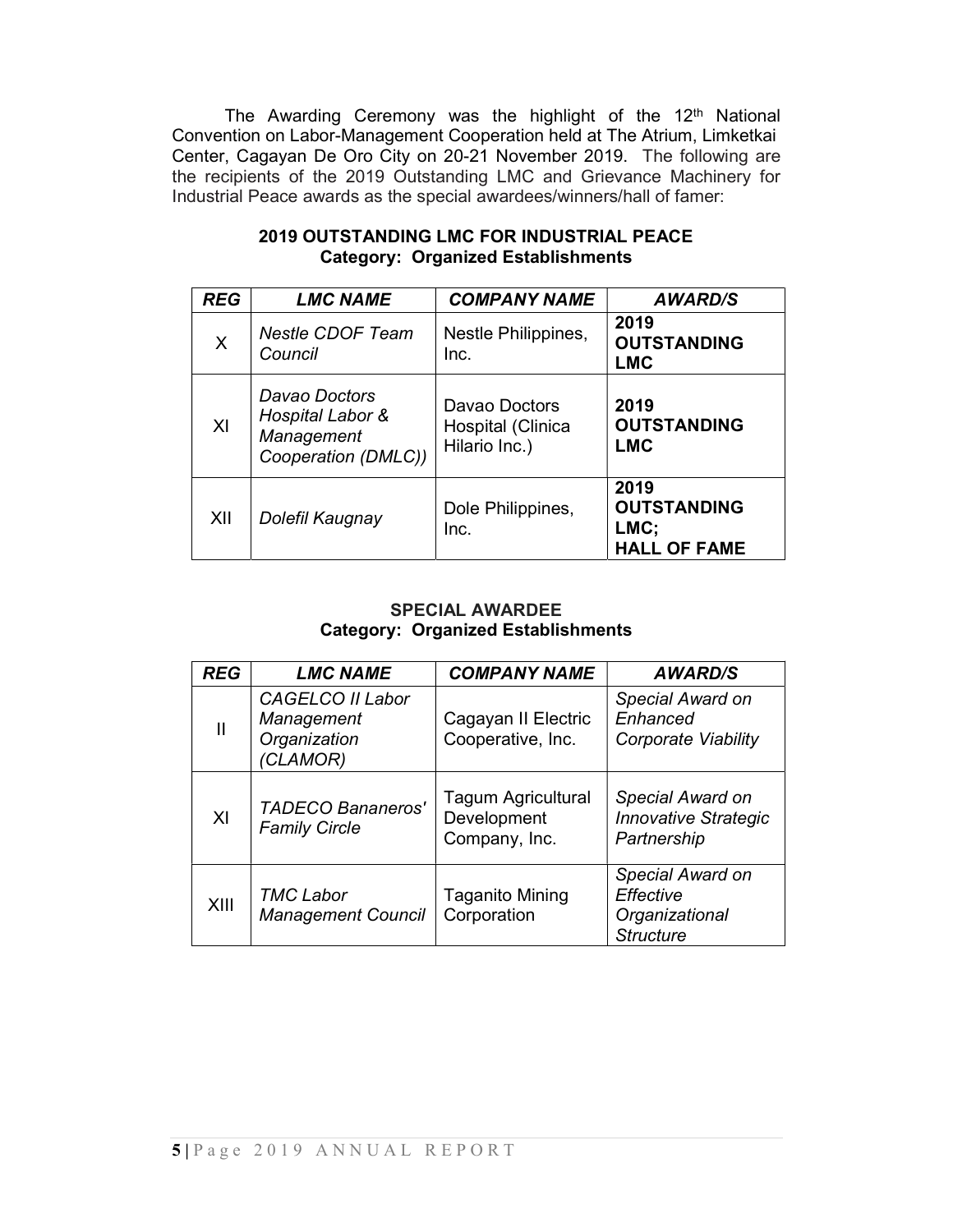## 2019 OUTSTANDING LMC FOR INDUSTRIAL PEACE Category: Unorganized Establishments

| <b>REG</b> | <b>LMC NAME</b>                                                        | <b>COMPANY NAME</b>                          | <b>AWARD/S</b>                                            |
|------------|------------------------------------------------------------------------|----------------------------------------------|-----------------------------------------------------------|
| IV-A       | <b>REPI Employee-</b><br><b>Management Council</b><br>(EMC) - Partners | <b>Rohm Electronics</b><br>Philippines Inc.  | 2019<br><b>OUTSTANDING</b><br>LMC;<br><b>HALL OF FAME</b> |
| $IV-A$     | <b>AMP</b> Employee<br>Council                                         | Ampleon<br>Philippines, Inc.                 | 2019<br><b>OUTSTANDING</b><br><b>LMC</b>                  |
| V          | Employee<br>Engagement<br>Committee (EEC)                              | Phil. Gold<br>Processing &<br>Refining Corp. | 2019<br><b>OUTSTANDING</b><br><b>LMC</b>                  |

#### SPECIAL AWARDEE Category: Unorganized Establishments

| <b>REG</b>     | <b>LMC NAME</b>                                                          | <b>COMPANY NAME</b>                                   | <b>AWARD/S</b>                                                      |
|----------------|--------------------------------------------------------------------------|-------------------------------------------------------|---------------------------------------------------------------------|
| $\mathbf{III}$ | Perpetual Prime Mfg.<br>Inc. Labor-<br><b>Management Unity</b><br>Circle | <b>Perpetual Prime</b><br>Mfg. Inc.                   | Special Award on<br>Effective<br>Organizational<br><b>Structure</b> |
| IV-A           | Kasama ang Isa't Isa<br>sa Adhikain (KAISA)                              | Fujitsu Die-Tech<br>Corporation of the<br>Philippines | Special Award on<br><b>Innovative Strategic</b><br>Partnership      |
| XI             | <b>Apex Mining</b><br><b>AMCINERO</b><br>Company, Inc.                   |                                                       | Special Award on<br>Enhanced<br>Corporate Viability                 |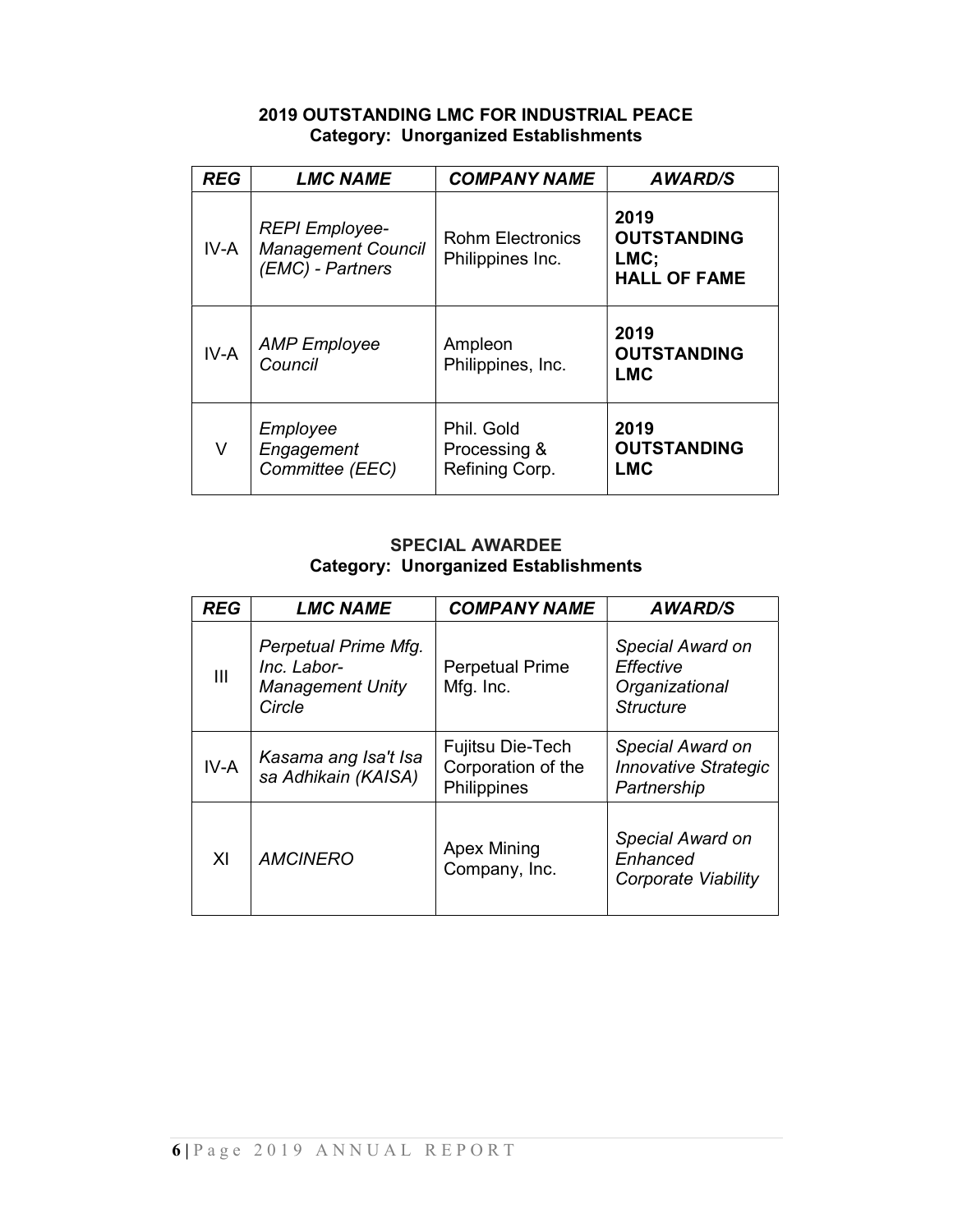#### 2019 OUTSTANDING GRIEVANCE MACHINERY FOR INDUSTRIAL PEACE Category: Organized Establishments

| REG            | <b>GM NAME</b>                                                                           | <b>COMPANY NAME</b>                                    | <b>AWARD/S</b>                                                  |
|----------------|------------------------------------------------------------------------------------------|--------------------------------------------------------|-----------------------------------------------------------------|
| $\mathbf{III}$ | <b>IEWP-Employees</b><br>Union-Federation of<br><b>Democratic Trade</b><br>Union (FDTU)  | International<br><b>Electric Wires Phils.</b><br>Corp. | <b>2019 OUTSTANDING</b><br><b>GRIEVANCE</b><br><b>MACHINERY</b> |
| VII            | <b>Carmen Copper</b><br>Workers' Labor<br>Organization<br>(CCWLO) Grievance<br>Machinery | Carmen Copper<br>Corporation                           | <b>2019 OUTSTANDING</b><br><b>GRIEVANCE</b><br><b>MACHINERY</b> |
| X              | Nestle CDO GM                                                                            | Nestle Philippines,<br>Inc.                            | <b>2019 OUTSTANDING</b><br><b>GRIEVANCE</b><br><b>MACHINERY</b> |

#### II. LABOR CASE MANAGEMENT PROGRAM

The NCMB promotes conciliation-mediation as the preferred mode of resolution of unfair labor practice and bargaining deadlock issues raised to avert the same from maturing into actual work stoppages.

In the occurrence of a work stoppage, the NCMB continues to provide conciliation and mediation services in an effort to settle the dispute at the earliest possible time to minimize or prevent its adverse effects to the workers, the company, and the economy.

From January to December of this year, 18 work stoppages were monitored. These include five (5) wildcat strikes conducted by Regent Foods Corporation, Saint Anthony of Padua Bus Transport System and Prime WorldWide Paper Packaging Corporation (NCR), Mode Nissin Corporation and NutriAsia Inc. (RCMB IV-A). The 18 strike cases raised the issue of unfair labor practice (ULP). The Board disposed of 71% or 15 of the 18 work stoppages handled and settled 52% or 11 cases for the said period.

The Board docketed 221 new notices of strike/lockout during the said period with 74,754 workers involved. Of the 218 new cases filed, 149 raised the issue of unfair labor practice, 55 involved deadlock in bargaining negotiations and 17 had a combination of both issues.

The Board disposed of 81% or 209 cases of the total 257 NS/L handled in 2019. Settlement rate on the other hand is 68% or 176 cases.

The Board received 495 new preventive mediation cases in 2019 with 103,904 workers involved. The Board handled a total of 524 PM cases during the said period.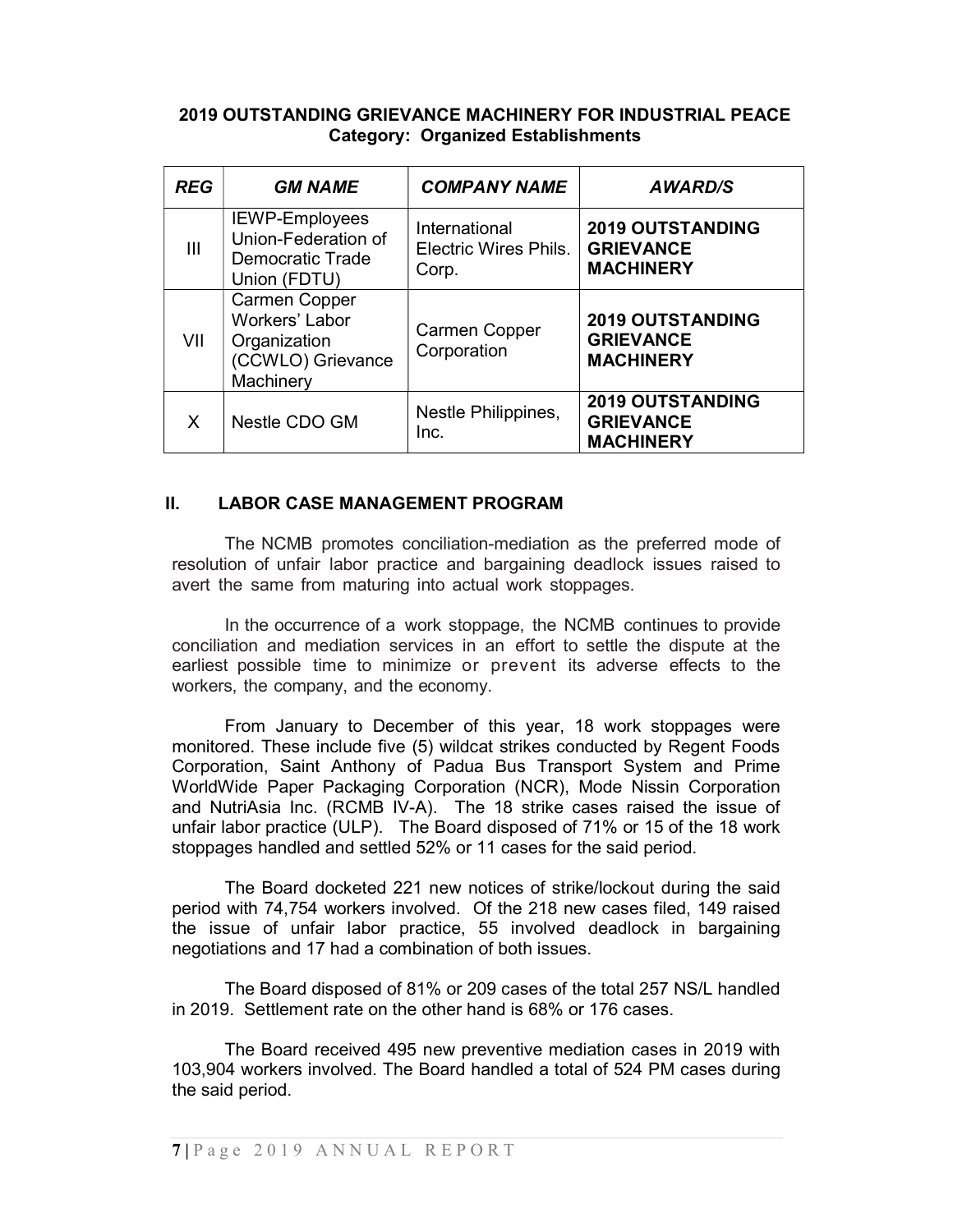Of the 495 total cases filed, 406 involved unfair labor practice. Deadlock in collective bargaining totaled to 47, mostly on economic issues, while 42 cases raised both ULP and BD.

The Board disposed of 94% or 495 cases of the 524 preventive mediation cases handled this year. Settlement rate was recorded at 90% or 474 cases.

Single Entry Approach (SENA) program is a reform measure institutionalized through Department Order No. 107-10 to effect a faster, fairer, and less expensive settlement of labor issues and to prevent such issues from maturing into actual labor cases. Single Entry Approach is an option provided by the Department for workers in the filing of cases with conciliation as the entry point. If settlement is not reached within 30 days, the parties can elevate the issue to the appropriate offices of the Department.

In 2019, the Board received a total of 5,742 requests for assistance (RFAs) under SENA with a total 12,631 workers involved. The Board handled a total of 6,067 SENA RFAs during the said period.

The Board disposed of 96% or 5,817 of the 6,067 RFAs handled during the period, and settled 63% or 3,837 RFAs.

Voluntary Arbitration (VA) is a third party settlement of labor disputes involving the mutual consent by the representatives of the company and the labor union involved in a labor dispute to submit their case to a neutral third party who decides the case based on merits. The program is a terminal step in the parties' grievance machinery.

For the said period, there have been 468 cases resolved out of the 988 VA cases handled for a disposition rate of 47%.

Facilitated monetary benefits resulting from case settlement of conciliation-mediation and voluntary arbitration cases are as follows:

| AS/L        | $\sim$         | P 5,788,508.00 benefitting 262 workers     |
|-------------|----------------|--------------------------------------------|
| NS/L        | $\sim$         | P 4,625,391,929 benefitting 8,646 workers  |
| <b>PM</b>   | $\sim$         | P 64,207,372.08 benefitting 2,069 workers  |
| <b>SENA</b> | <b>Section</b> | P 214,517,261.15 benefitting 5,276 workers |
| VA          | $\blacksquare$ | P 1,258,953,860.12 benefitting 403 workers |

#### OTHER ACCOMPLISHMENTS:

 $\checkmark$  As program manager of the Single Entry Approach (SEnA) Program and Project DOLE Speedy and Efficient Delivery of Labor Justice (Project Speed), the NCMB Central Office, supervised, monitored, and evaluated the implementation of the project in member agencies, consolidated and submitted reports to the Office of the Secretary through the Office of the Undersecretary of Labor Relations.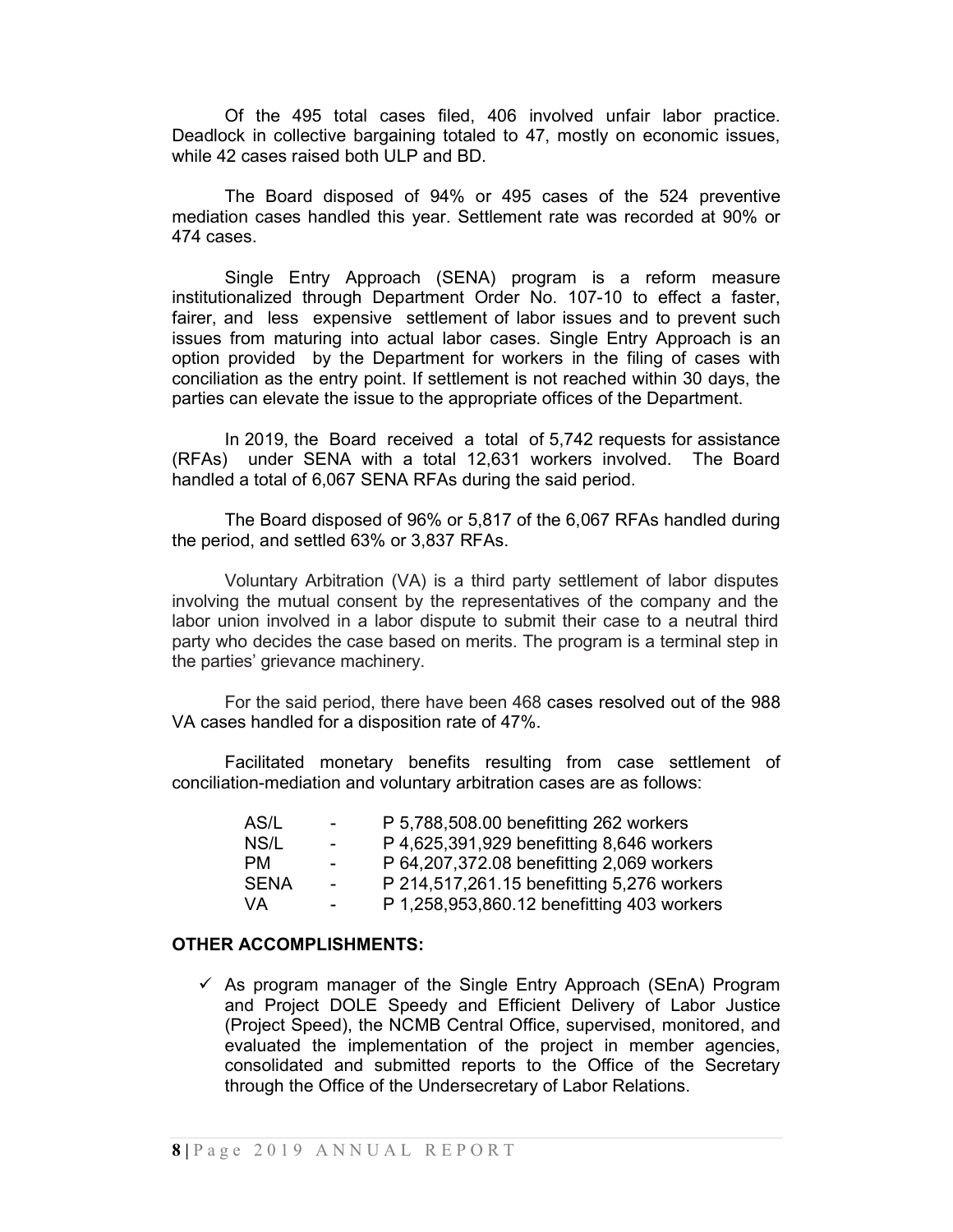- $\checkmark$  Provided continuous technical assistance, and maintained close coordination and linkages with other DOLE offices/agencies and various social partners, such as the Philippine League of Labor and Management Cooperation Practitioners, Inc. (PHILAMCOP), Regional LMC associations, and private companies. The Board likewise attended to invitations to act as resource speaker on topics related to workplace cooperation and partnership/labor-management cooperation to further advocate this bi-partite mechanism to various stakeholders of the Board.
- $\checkmark$  Coordinated with the Tripartite Voluntary Arbitration Advisory Council (TVAAC) and Philippine Association on Voluntary Arbitration (PAVA) to maintain AVAs' integrity and enhance their capability in handling VA cases. Yearly, the Board conducts continuing education seminar for AVAs to keep them abreast of the trends on VA.

## CAPABILITY BUILDING PROGRAMS

- $\checkmark$  Conducted the Labor Dispute Management Course XXIII at Dawal Resort, Bo. Uacon, Candelaria Zambales on April 1- 5, 2019
- $\checkmark$  In coordination with the Department of Information and Communication Technology (DICT), the Board conducted a 2-day Users' Training on Archives and Records Management Information System (ARMIS) held at Brentwood Suites on May 2-3, 2019. The users' training is part of the Board's ISSP for this year aimed to improve the management of the Board's digital documents.
- $\checkmark$  Conducted the following capacity building programs aimed to improve performance and delivery exemplary service to clienteles:
	- "Exploring/Rediscovering Potentials to Bridge the GAPs and Build-High Performance Work Teams at Villa Escudero Plantations and Resorts, Inc., Tiaong, Quezon on May 8-10, 2019
	- Luzon Cluster Team Enhancement Exercises held in Tugawe Cove, Caramoan, Camarines Sur on March 20-2, 2019
	- Visayas Cluster capacity building seminar-workshop held at Sta. Fe, Bantayan, Island, Cebu on June 5-6, 2019
	- Mindanao Cluster team enhancement exercises and GAD staff competency development held at Villa Paraiso Apartelle, Camiguin on April 24-26, 2019
- $\checkmark$  Conducted a Trainers' Training for NCMB Program Implementers on May 21-24, 2019 at Ramada Manila Central, Binondo, Manila participated by 49 personnel (33 female and 16 male) of the NCMB and its Regional Branches.